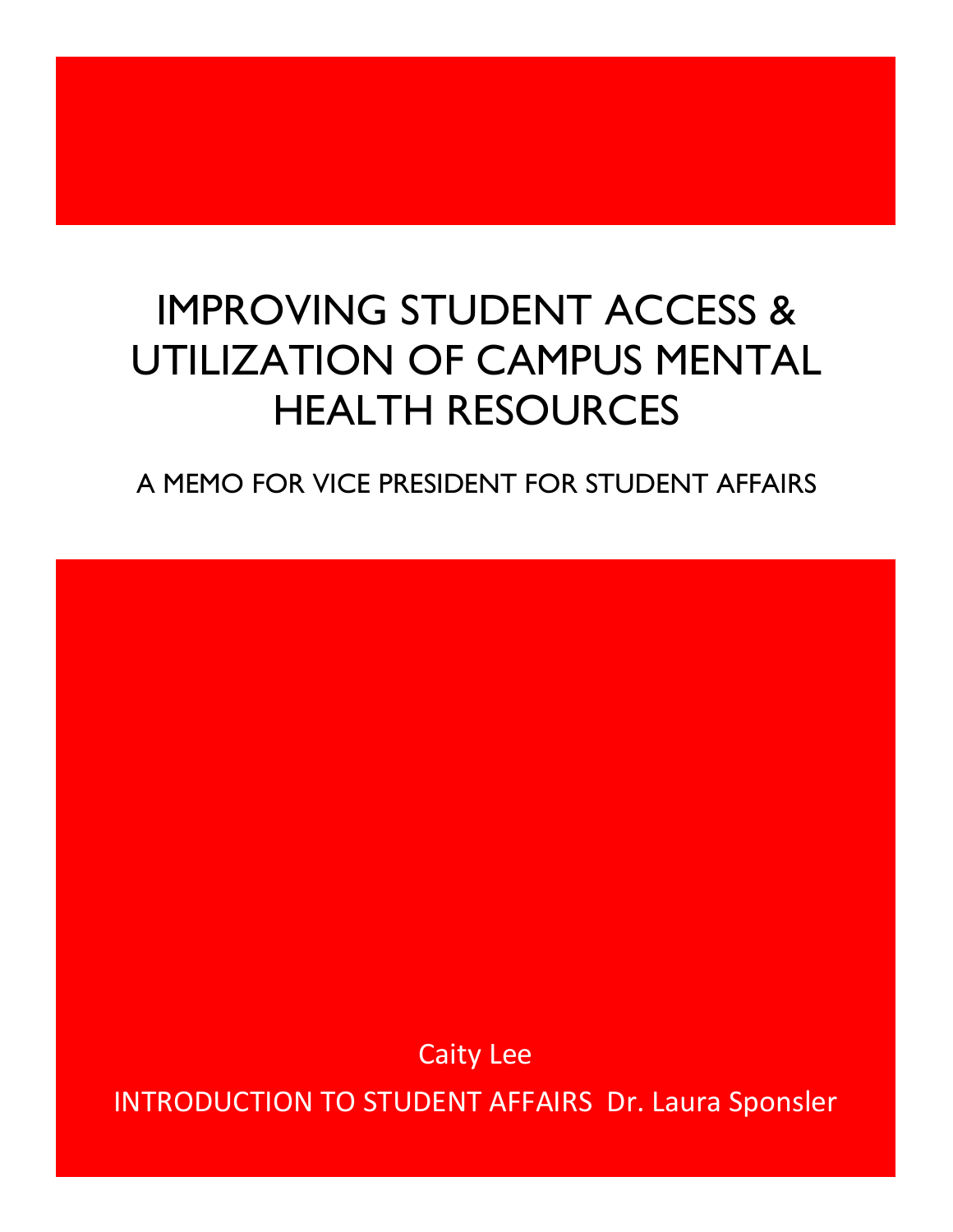### **5 Strategies to Improve Student Access and Utilization of Mental Health Services on College Campuses**

**–––––––––––––––––––––––––––––––––––––––––––––––**

### **INTRODUCTION**

Research conducted by the National Alliance on Mental Illness (NAMI) shows that on college campuses today, one in four students have a diagnosable illness (Crudo & Gruttadaro, 2012). Five of the most prevalent that students are facing are depression, anxiety, suicide, eating disorders, and addiction. More than ever, students are coming to campuses with diagnoses and need mental health and counseling centers support (*Center for Collegiate*, 2015).

According to the NASPA Vice President for Student Affairs census survey, 97% of VPSAs that participated reported that their campus had counseling and mental health services (Sponsler & Wesaw, 2014). If that is the case, then why is there rise in mental health needs on college campuses, and why do students report that

those services are unknown and inaccessible at best



How can you, as a Vice Presidents for Student Affairs, work to make mental health services better and more accessible for the students who need them?

### BACKGROUND RESEARCH

According to an article by the American Psychological Association mental health on college campus started shifting in the mid 1990's from more developmental and informational services to students coming in with more severe psychological problems and needed services. This shift has continued over the past decade and doesn't show any signs of stopping (American Psychological Association, 2011). Research on the effect of mental health support for students has continually shown that strong support can improve students' lives in areas such as academics, retention, and personal well-being (Francis & Horn, 2016; American Psychological Association, 2011).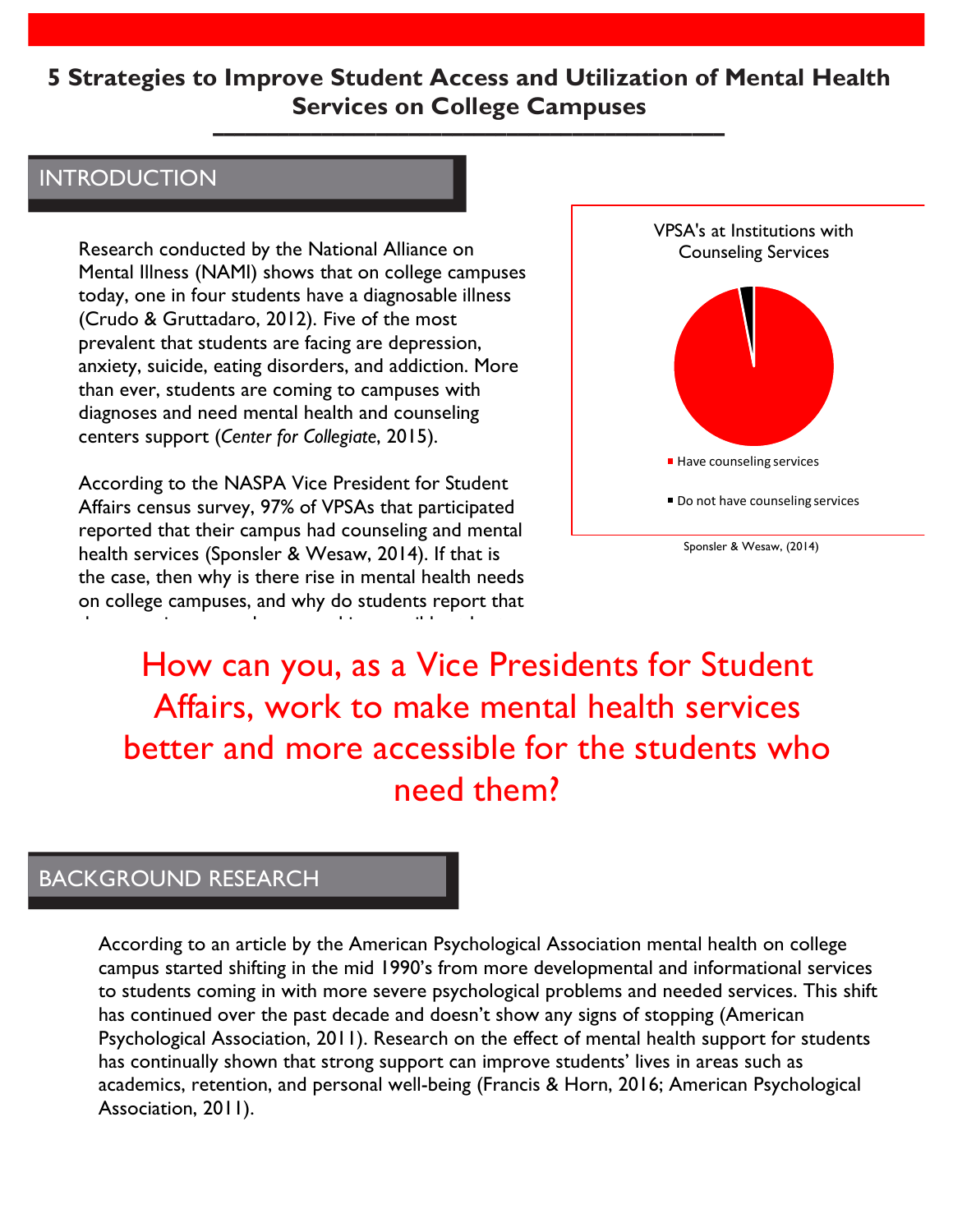# 1 in 4 college students has a diagnosable mental or psychological illness.

(Crudo & Gruttadaro, 2012)

In a research brief called, "Campus-Based Practices for Promoting Student Success: Counseling Services" the Midwestern Higher Education Compact found that over the last seven years the average percentage of students seeking counseling services on college campuses has stayed around 10-15%. (Francis & Horn, 2016) This percentage shows that higher education institutions can, and should, be doing more to reach the other 85-90% of students who are not utilizing services. However, with a small part of the student population utilizing the services around mental health, and there still being questions about the inaccessibility of services, how are schools supposed to improve access using the same financial and human resources they have now?

# Over the last seven years the average percentage of students seeking counseling services on college campuses has stayed around 10-15%.

(Francis & Horn, 2016)

### RESEARCH BEHIND 5 STRATEGIES

The five strategies were sourced using data from three separate articles: *Campus-Based Practices for Promoting Student Success: Counseling Services, The Mental Health Needs of Today's College Students: Challenges and Recommendations, & Population-Based Intiatives in College Mental Health: Students Helping Students Overcome Obstacles.* (Doerfler, Ellison, Kirsch, Morse, Pinder, & Riba, 2014; Francis and Horn, 2003; Kitzrow, 2003) Campuses need to be creative with approaches to student's mental health and the resources they offer as the need for services rises and budgets remain the same or are cut.

The five strategies presented in this memo utilizes creative options while being cognizant of financial concerns that institutions may be facing. Implementation of these strategies would be budget friendly, although we do acknowledge that it would require more human resources devoted to these initiatives. Institutions should start by assessing the services they offer and the amount of financial and human resources they have to make changes. They can then move onto which of these strategies, if not all, is most feasible on their campus.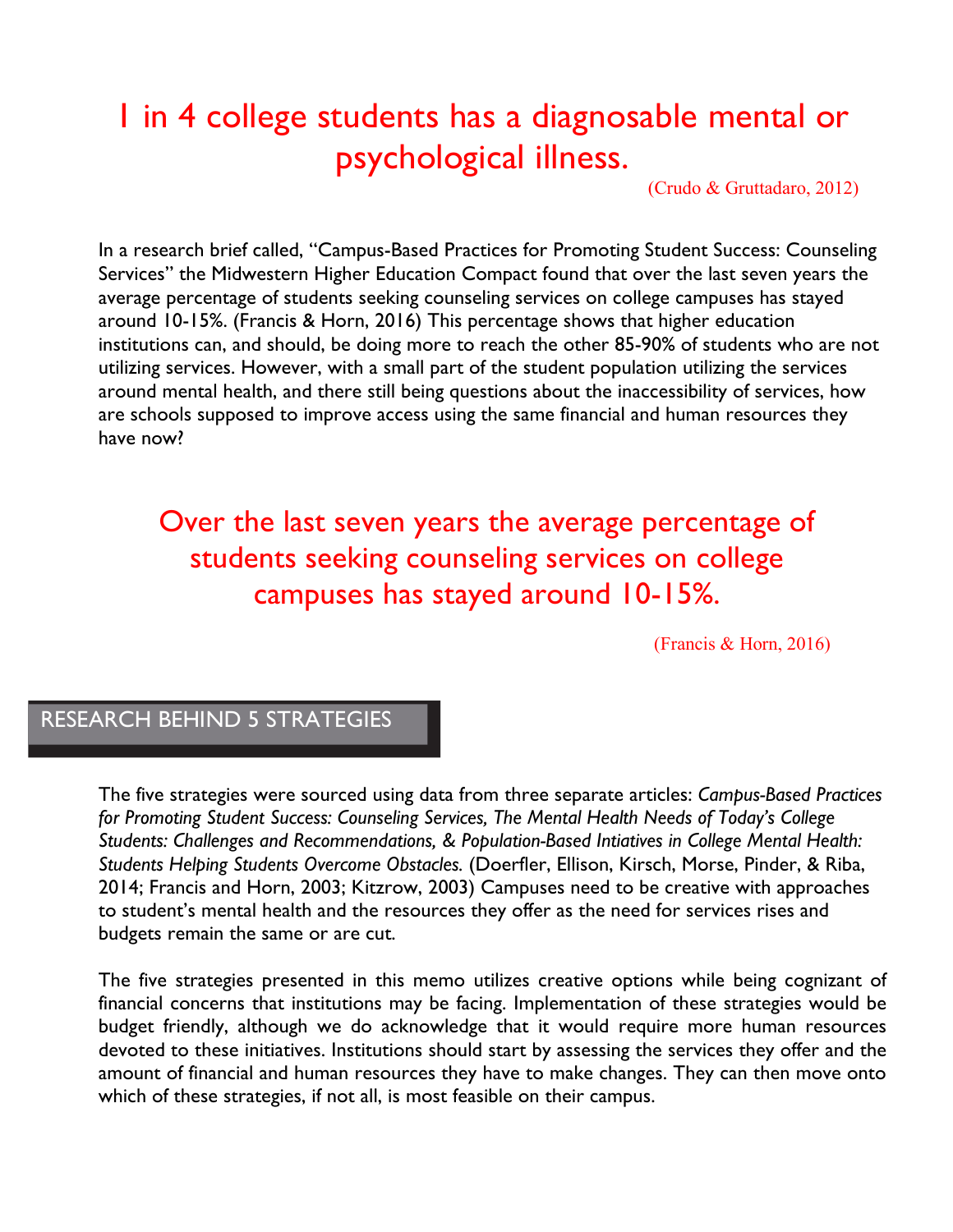### 5 STRATEGIC APPROACHES

#### *Creative Marketing & Outreach*

Look beyond the brochures and expected marketing to think of creative solutions that students would want to keep. Some ideas include: magnets, school mascot stress toys, and utilizing social media

#### *Campus Wide Notification & Referral System*

*Create an online referral system available to all community members to notify campus response team about student issues or concerns*

**5 STRATEGIES TO IMPROVE STUDENT ACCESS & UTILIZATION**

#### *Diverse Options for Students*

Work to improve access by adding different options for students to receive help such as anonymous walk in hours, group therapy sessions that can be customized, out of business hours' appointments, & a counselor on call program

#### *Constant Assessment of Services*

Consistently assess if your programs are working and if they are not working, utilize the students who are using the services to help decide what changes should be implemented to fix that

#### *Peer - to - Peer Programs*

Students can be one of the best resources for each other and it can be easier at times to speak with another student versus a medical professional, so utilize a peer-topeer program where student leaders are trained to provide certain services for other students

(Doerfler, Ellison, Kirsch, Morse, Pinder, & Riba, 2014; Francis and Horn, 2003; Kitzrow, 2003)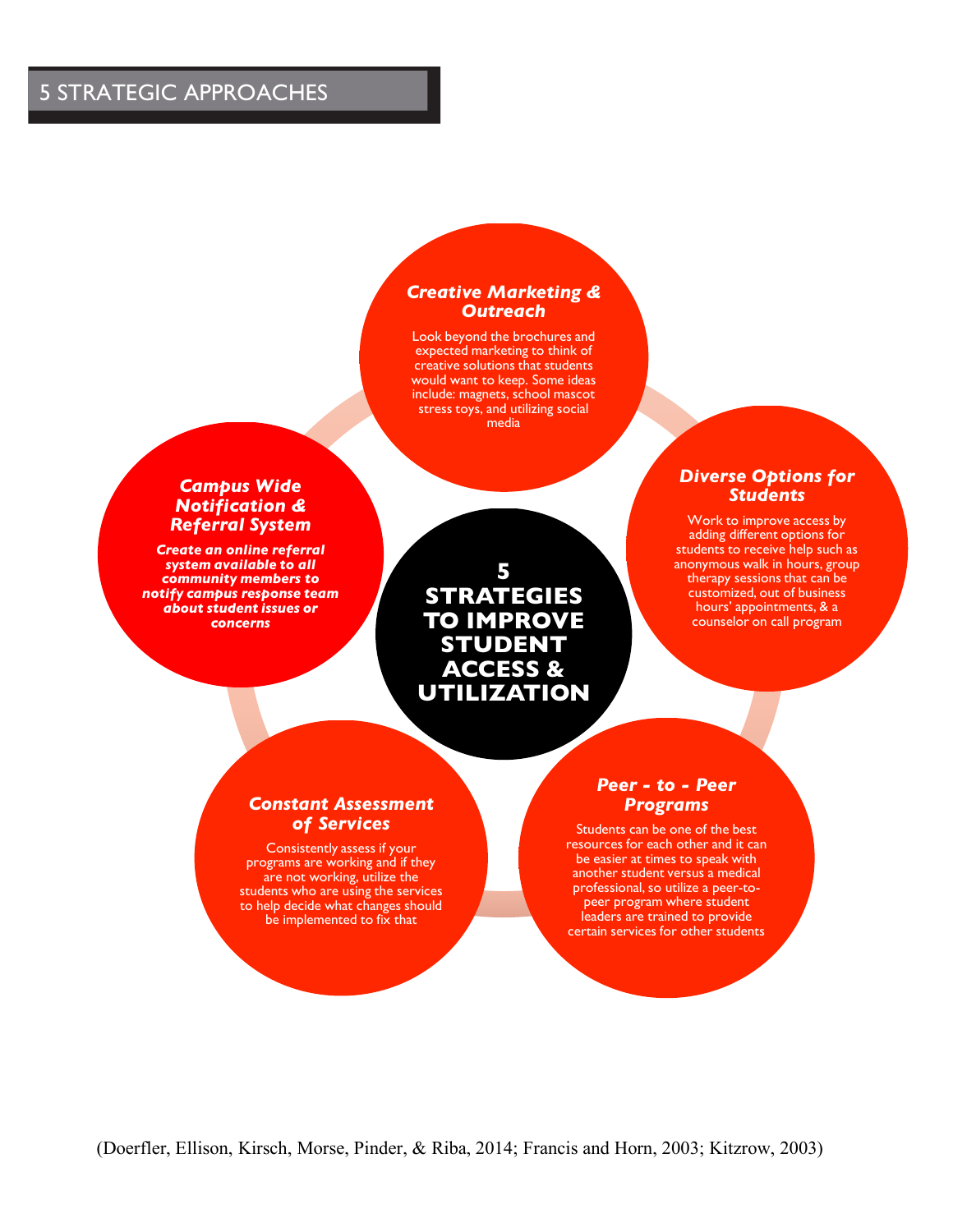## DIVERSE OPTIONS FOR STUDENTS

**The University of Denver** has scheduled hours of anonymous walk in counseling each day. Students can walk in at any time during these two hours and be connected to a trained professional, they are not required to go through an intake process or to provide any personal information about themselves and can chose to remain completely anonymous (http://www.du.edu/health-andcounseling-center/counseling/students/).

At the **University of Florida**, group therapy is provided for first generation students, graduate students, international student support (which is offered in different languages), groups for people of color, sexual orientation groups, different themed groups around medical challenges, anger management, sexual assault survivors, and they have three different workshops around anxiety management (http://www.counseling.ufl.edu/cwc/group-listings).

# CAMPUS WIDE NOTIFICATION & REFERAL **SYSTEM**

With **Delta University's** campus wide alert and intervention system, you click a button and it walks you through a form to submit student concerns. Staff and faculty are trained on how to utilize the system and what potential signs they should be looking for in students. Once an alert is sent, a member of the Student Success Center staff reaches out to the student and works with them to determine what resources the student might need (Coley, Coley, & Holmes, 2015).

### CONSTANT ASSESSMENT

The **ACHA-National College Health Assessment** is an example of a survey that institutions can use to assess the mental health needs of students on their campus. It provides data around all aspects of mental health, as well as topics of wellness such as tobacco or alcohol usage. Institutions can then use the data they receive from students to assess if they are providing the services that students need around health and wellness (http://www.achancha.org/overview.html).

## CREATIVE MARKETING AND **OUTREACH**

The **University of Minnesota's** mental wellness staff participates in welcome week and challenges students to balance a feather on their fingertips which serves as a metaphor for the balancing that students will be facing in college, the activity attracts students to the table and the students then get to keep the feather which has all of the information related to resources around health and wellness that the campus offers (Patterson, 2015).

# PEER – TO – PEER PROGRAMS

The Student Support Network at the **Worcester Polytechnic Institute** is a 6 week training program that students can select to take that helps them to be better prepared to support students on campus. Each session lasts 50-minutes and is led by the counseling center staff (https://www.wpi.edu/studentexperience/getting-involved/leadership/peerassistance).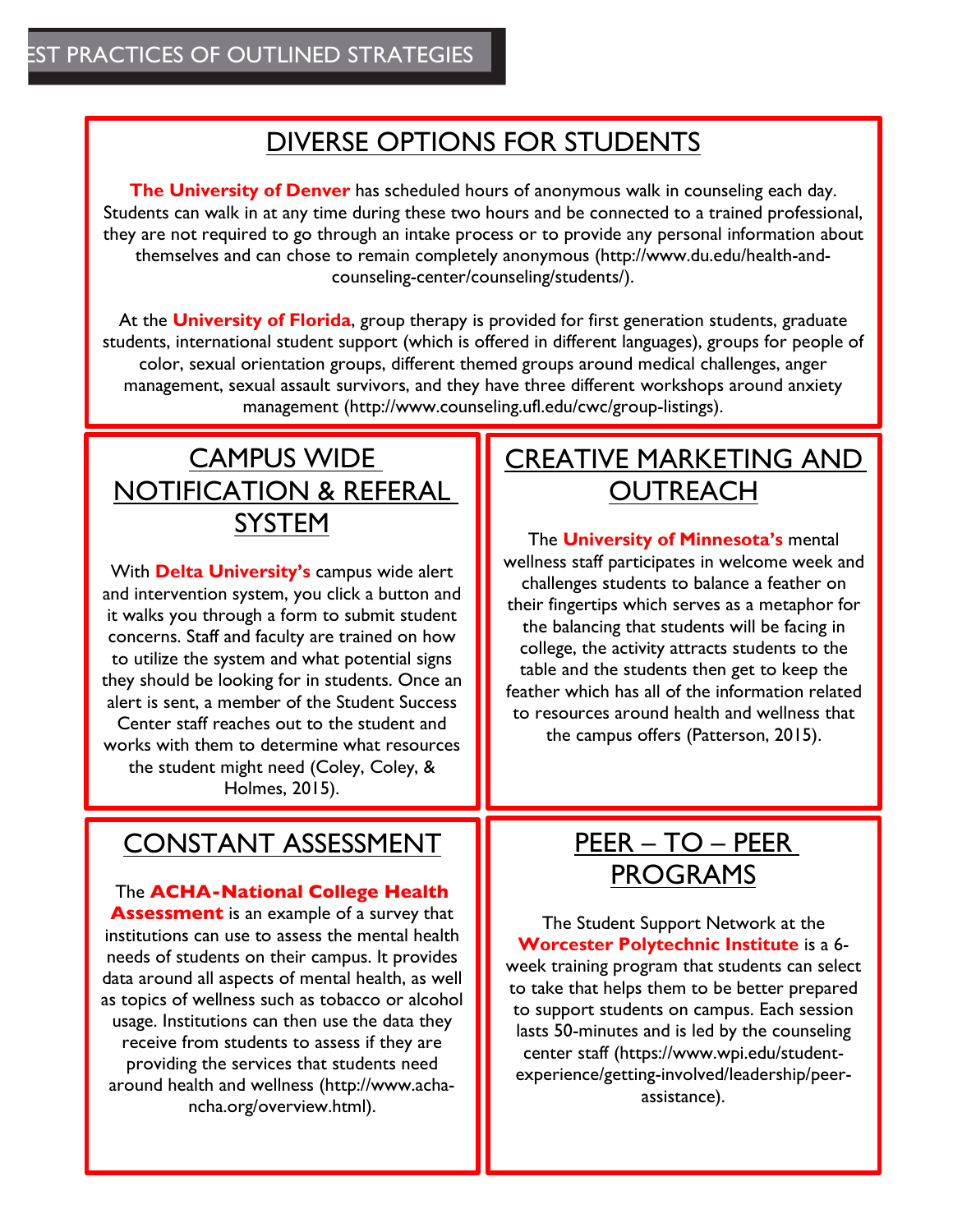College students' mental health is something that institutions have been dealing with, and will continue to deal with well into the future. As stated in *The State of Mental Health on College Campuses: A Growing Crisis,* mental health issues among college students started to rise in 1990 and hasn't stopped rising since, nor do they see it stopping anytime soon. (American Psychological Association, 2011) So with these facts, how come institutions haven't seen a significant rise in mental health services utilization by students? (Francis & Horn, 2016) If you ask the students, it is because the services are inaccessible and unknown to them (Francis & Horn, 2016).

Institutions can, and should, be doing more to serve the mental health needs of students. In *The Mental Health Needs of College Students: Challenges and Recommendations, Kitzrow (2003) states:* "Counseling centers can respond effectively to the current challenges if they have the support and commitment of the administration; and if they take steps to balance the demand for services with existing resources by reviewing priorities, establishing appropriate limits, and employing innovative strategies." The campus mental health crisis isn't going away, and the need for effective student services within counseling and wellness has never been greater than it is right now. (Kitzrow, 2003)

# **It will take everyone at an institution, administration and student affairs alike, to ensure that we are doing the best we can to combat mental health issues on our campuses.**